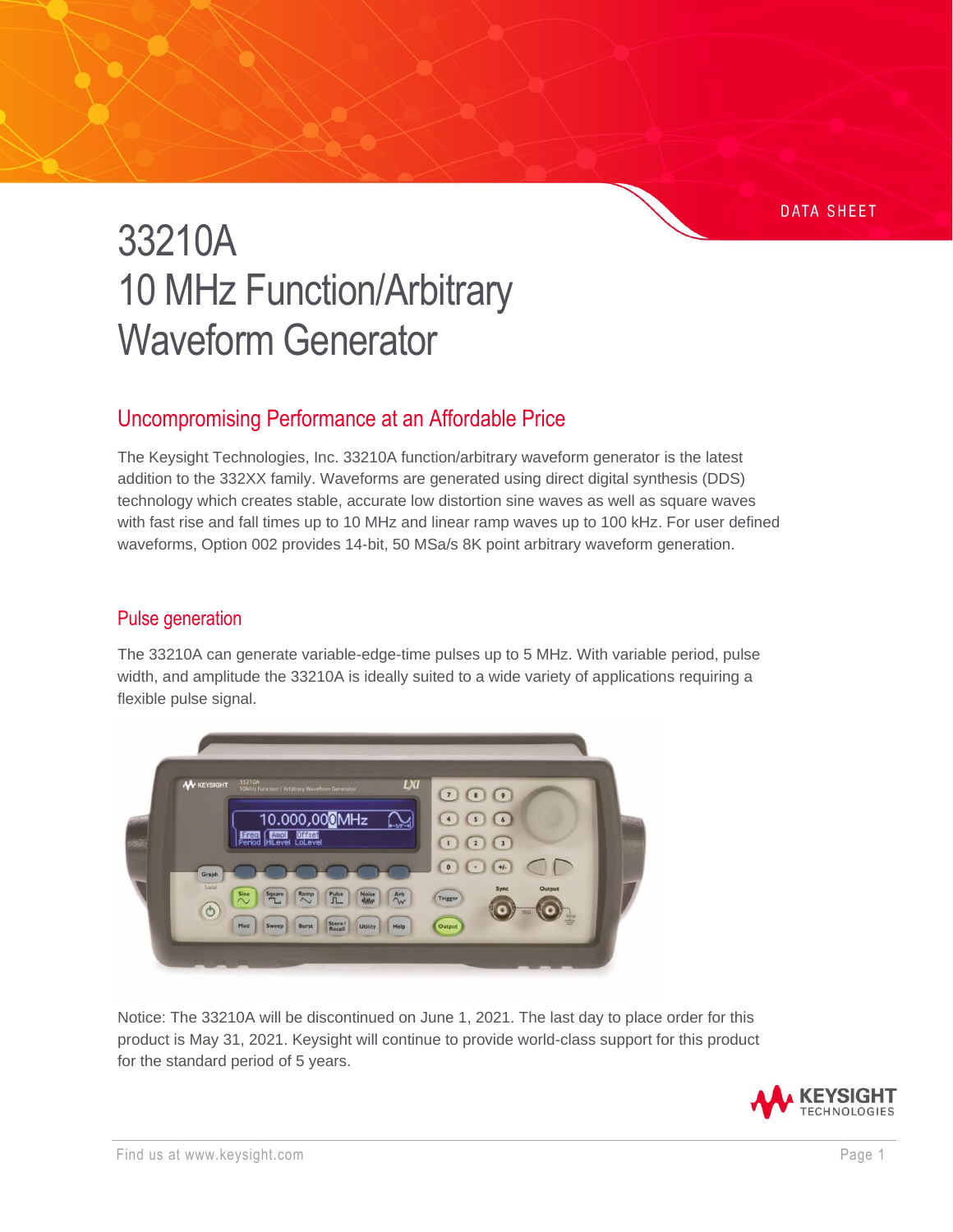## Key features

- 10 MHz Sine and Square waveforms
- Pulse, Ramp, Triangle, Noise, and DC waveforms
- Optional 14-bit, 50 MSa/s, 8K point Arbitrary Waveform Generator
- AM, FM, and PWM modulation types
- Linear and logarithmic sweeps and burst operation
- 10 m $V_{pp}$  to 10  $V_{pp}$  amplitude range
- Graph mode for visual verification of signal settings
- Connect via USB, GPIB and LAN
- Fully compliant to LXI Class C specification

## Custom waveform generation (Option 002)

The optional 8K point arbitrary waveform generator (Option 002) can be used in the 33210A to generate complex custom waveforms. With 14- bit resolution, and a sampling rate of 50 MSa/s, the 33210A gives you the flexibility to create the waveforms you need. It also lets you store up to four waveforms in nonvolatile memory. The Keysight IntuiLink arbitrary waveform software allows you to easily create, edit, and download complex waveforms using the waveform editor. Or you can capture a waveform using IntuiLink for Oscilloscopes and send it to the 33210A for output. To find out more about IntuiLink, visi[t](http://www.keysight.com/find/intuilink) [www.keysight.com/find/intuilink](http://www.keysight.com/find/intuilink)

## Easy-to-use functionality

Front-panel operation of the 33210A is straight-forward and user friendly. You can access all major functions with a single key or two. The knob or numeric keypad can be used to adjust frequency, amplitude, offset, and other parameters. You can even enter voltage values directly in  $V_{pp}$ , Vrms, dBm, or as high and low levels. Timing parameters can be entered in Hertz (Hz) or seconds.

Internal AM, FM, and PWM modulation make it easy to modulate waveforms without the need for a separate modulation source. Linear and logarithmic sweeps are also built in, with sweep rates selectable from 1 ms to 500 s. Burst mode operation allows for a user-selected number of cycles per trigger. GPIB, LAN, and USB interfaces are all standard, plus you get full programmability using SCPI commands.

# External frequency reference (Option 001)

The 33210A external frequency reference lets you synchronize to an external 10 MHz clock, to another 33210A, or to a Keysight 33220A or Keysight 33250A. Phase adjustments can be made from the front panel or via a computer interface, allowing precise phase calibration and adjustment.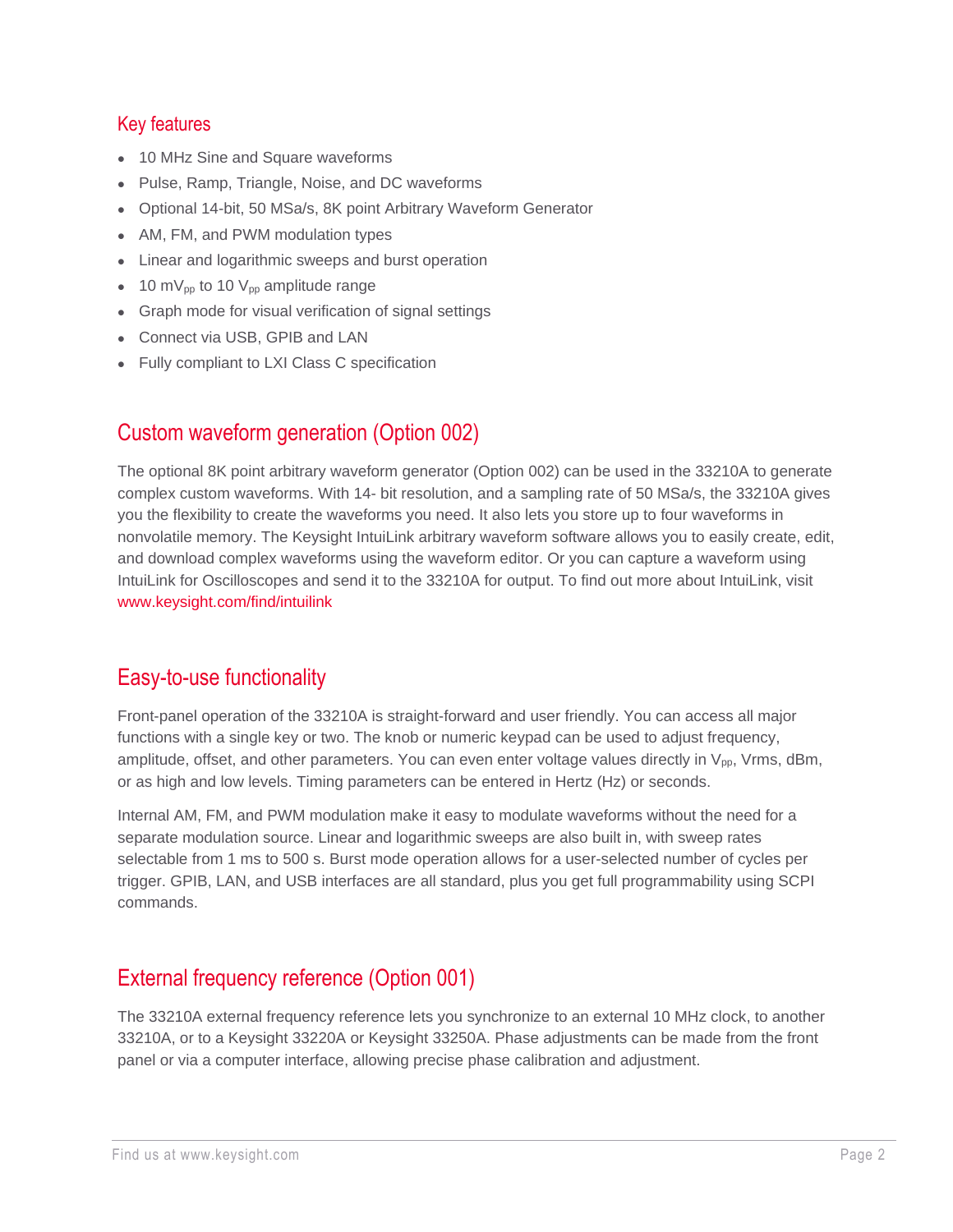# Measurement Characteristics

| <b>Waveforms</b>                                                        |                                                                         |                          |
|-------------------------------------------------------------------------|-------------------------------------------------------------------------|--------------------------|
| Standard                                                                | Sine, Square, Ramp, Triangle, Pulse, Noise, DC                          |                          |
| Built-in arbitrary waveforms<br>(available only with Option 002<br>ARB) | Exponential rise, Exponential fall, Negative ramp, Sin(x)/x,<br>Cardiac |                          |
| <b>Waveform characteristics</b>                                         |                                                                         |                          |
| <b>Sine</b>                                                             |                                                                         |                          |
| Frequency range                                                         | 1 mHz to 10 MHz                                                         |                          |
| Amplitude Flatness <sup>1,2</sup><br>(relative to 1 kHz)                | $< 100$ kHz                                                             | $0.1$ dB                 |
|                                                                         | 100 kHz to 5 MHz                                                        | $0.2$ dB                 |
|                                                                         | 5 MHz to 10 MHz                                                         | 0.3 dB                   |
| Harmonic Distortion (typ) $2,3$                                         | $< 1 V_{\text{pp}}$                                                     | $\geq 1$ V <sub>pp</sub> |
| DC to 20 kHz                                                            | $-70$ dBc                                                               | $-70$ dBc                |
| 20 kHz to 100 kHz                                                       | $-65$ dBc                                                               | $-60$ dBc                |
| 100 kHz to 1 MHz                                                        | $-50$ dBc                                                               | $-45$ dBc                |
| 1 MHz to 10 MHz                                                         | $-40$ dBc                                                               | $-30$ dBc                |
| Total harmonic distortion (typ) $2,3$                                   | DC to 20 kHz                                                            | 0.04%                    |
| Spurious (non-harmonic) (typ) $2, 4$                                    | DC to 1 MHz                                                             | $-70$ dBc                |
|                                                                         | 1 MHz to 10 MHz                                                         | $-70$ dBc + 6 dB/octave  |
| Phase noise (10 kHz offset) (typ)                                       | $-115$ dBc / Hz                                                         |                          |

1. Add 1/10th of output amplitude and offset spec per °C for operation outside the range of 18 to 28 °C.

2. Autorange enabled.

3. DC offset set to 0 V.

4. Spurious output at low amplitude is –75 dBm typical.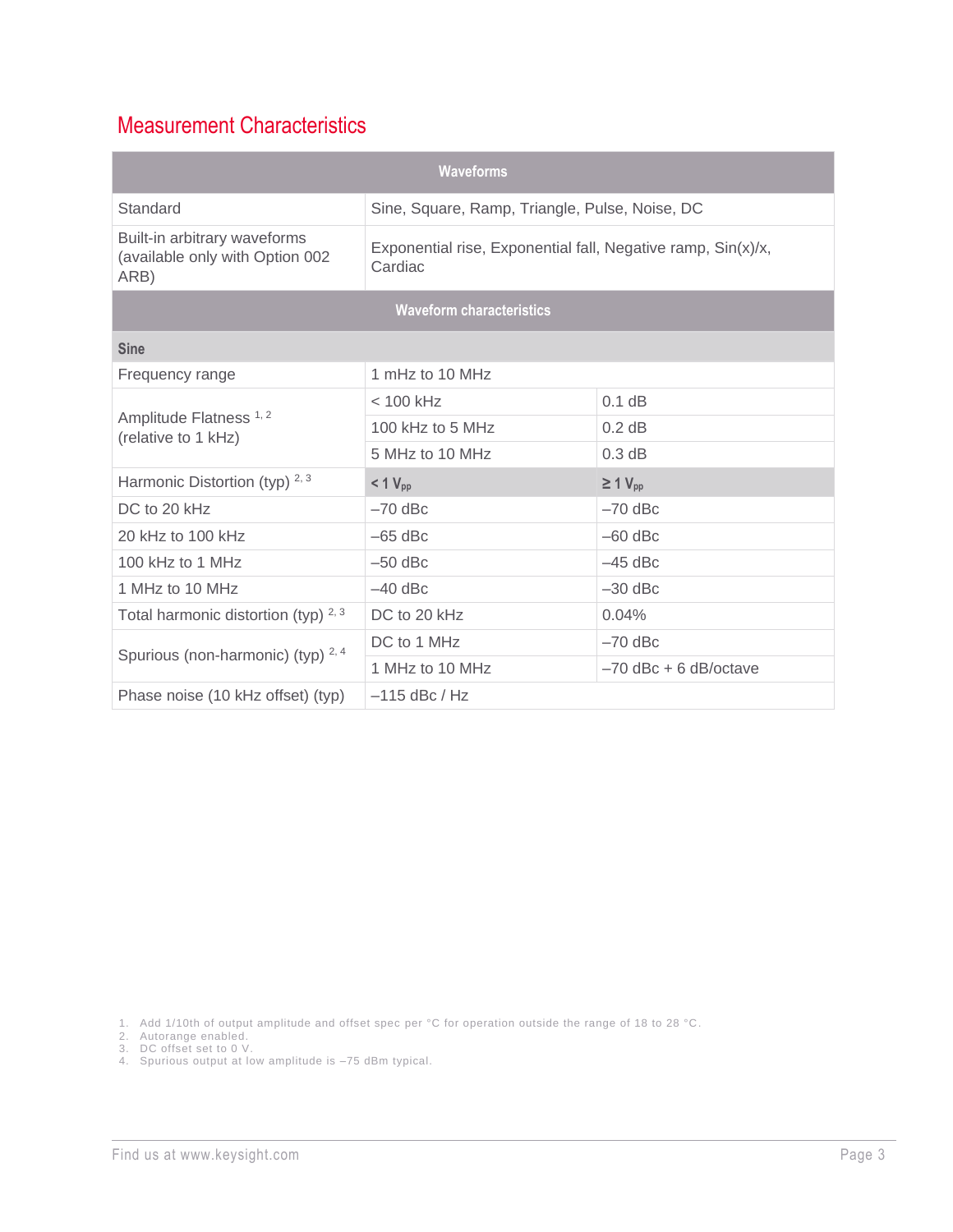| <b>Square</b>                                      |                                              |
|----------------------------------------------------|----------------------------------------------|
| Frequency range                                    | 1 mHz to 10 MHz                              |
| Rise/fall time                                     | $20$ ns                                      |
| Overshoot                                          | $< 2\%$                                      |
| Variable duty cycle                                | 20% to 80% (to 5 MHz)                        |
|                                                    | 40% to 60% (to 10 MHz)                       |
| Asymmetry (at 50% duty)                            | 1% of period $+5$ ns                         |
| Jitter (RMS)                                       | 1 $ns + 100$ ppm of period                   |
| Ramp, triangle                                     |                                              |
| Frequency range                                    | 1 mHz to 100 kHz                             |
| Linearity                                          | < 0.1% of peak output                        |
| Variable symmetry                                  | 0.0% to 100.0%                               |
| <b>Pulse</b>                                       |                                              |
| Frequency range                                    | 1 mHz to 5 MHz                               |
|                                                    | 40 ns minimum                                |
| Pulse width (period $\leq 10$ s)                   | 10 ns resolution                             |
| Variable edge time                                 | 20 ns to 100 ns                              |
| Overshoot                                          | $< 2\%$                                      |
| Jitter (RMS)                                       | $300 \text{ ps} + 0.1 \text{ ppm}$ of period |
| <b>Noise</b>                                       |                                              |
| <b>Bandwidth</b>                                   | 7 MHz typical                                |
| 8K-point arbitrary waveform generator (Option 002) |                                              |
| Frequency range                                    | 1 mHz to 3 MHz                               |
| Waveform length                                    | 2 to 8 k points                              |
| Amplitude resolution                               | 14 bits (including sign)                     |
| Sample rate                                        | 50 MSa/s                                     |
| Min. rise/fall time                                | 70 ns typical                                |
| Linearity                                          | < 0.1% of peak output                        |
| Settling time                                      | <500 ns to 0.5% of final value               |
| Jitter (RMS)                                       | $6$ ns + 30 ppm                              |
| Non-volatile memory                                | 4 waveforms                                  |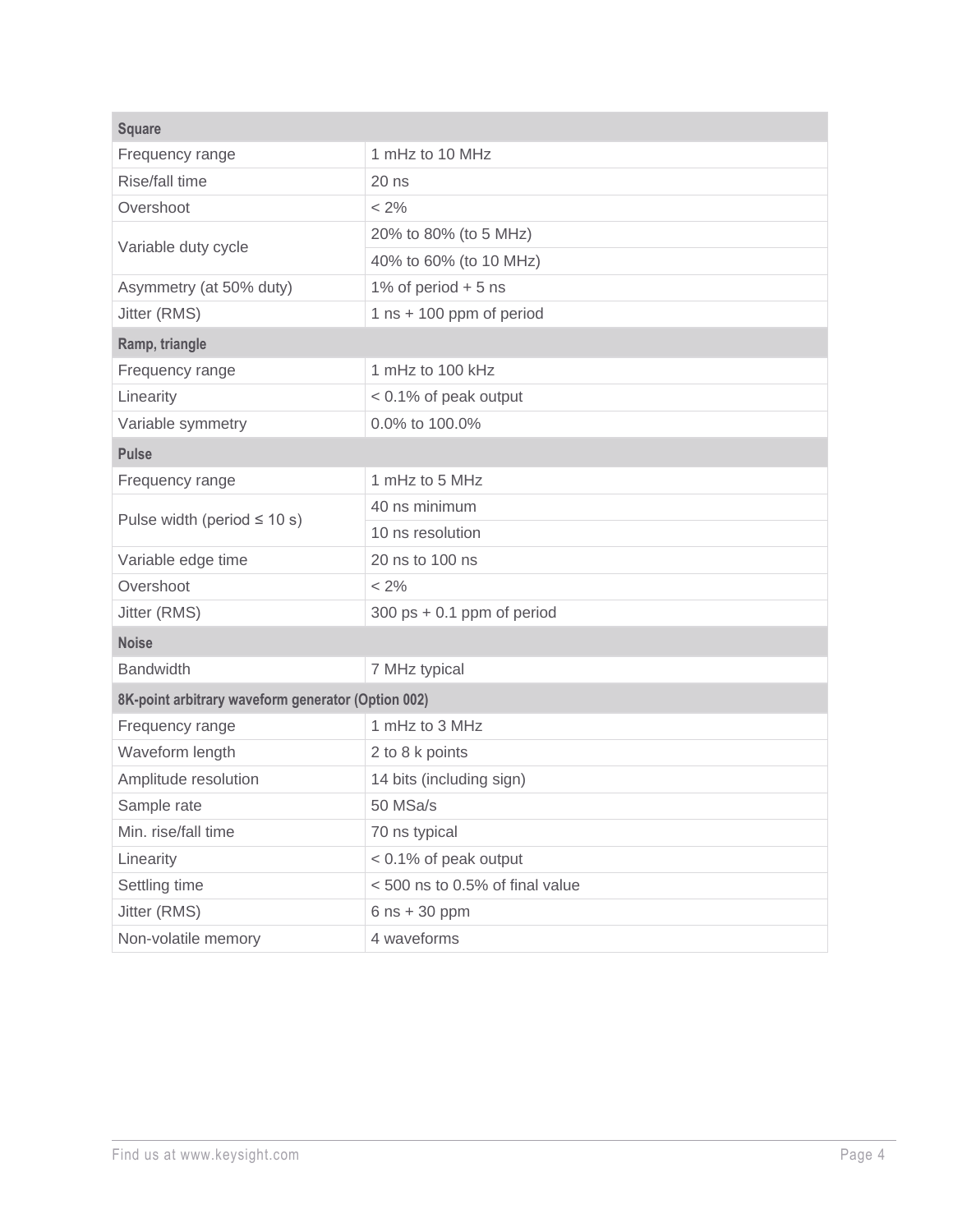|                                                  | <b>Common characteristics</b>                                           |
|--------------------------------------------------|-------------------------------------------------------------------------|
| <b>Frequency</b>                                 |                                                                         |
| Accuracy <sup>1</sup>                            | $\pm$ (10 ppm + 3 pHz) in 90 days                                       |
|                                                  | $\pm$ (20 ppm + 3 pHz) in 1 year                                        |
| Resolution                                       | 1 µHz (internal)                                                        |
|                                                  | 1 mHz (user)                                                            |
| <b>Amplitude</b>                                 |                                                                         |
|                                                  | 10 mV <sub>pp</sub> to 10 V <sub>pp</sub> into 50 $\Omega$              |
| Range                                            | 20 mV <sub>pp</sub> to 20 V <sub>pp</sub> into open circuit             |
|                                                  | $± 2\%$ of setting                                                      |
| Accuracy <sup>2, 3</sup> (at 1 kHz)              | ± 1 mV <sub>pp</sub>                                                    |
| Units                                            | V <sub>pp</sub> , Vrms, dBm                                             |
| Resolution                                       | 3 digits                                                                |
| <b>DC</b> offset                                 |                                                                         |
|                                                  | $± 5$ V into 50 $\Omega$                                                |
| Range (peak AC + DC)                             | ± 10 V into open circuit                                                |
|                                                  | $±$ 2% of offset setting                                                |
| Accuracy <sup>2, 3</sup>                         | $± 0.5%$ of amplitude                                                   |
|                                                  | $±2$ mV                                                                 |
| Resolution                                       | 3 digits                                                                |
| <b>Main output</b>                               |                                                                         |
| Impedance                                        | 50 Ω typical                                                            |
| Isolation                                        | 42 Vpk maximum to earth                                                 |
| Protection                                       | Short-circuit protected, overload automatically disables main<br>output |
| <b>External frequency reference (Option 001)</b> |                                                                         |
| Rear panel input                                 |                                                                         |
| Lock range                                       | 10 MHz ± 500 Hz                                                         |
| Level                                            | 100 mV <sub>pp</sub> to 5 $V_{pp}$                                      |
| Impedance                                        | 1 k $\Omega$ , typical                                                  |
| Lock time                                        | < 2 seconds                                                             |

1. Add 1 ppm/°C average for operation outside the range of 18 to 28 °C.

2. Add 1/10th of output amplitude and offset spec per °C for operation outside the range of 18 to 28 °C .

3. Autorange enabled.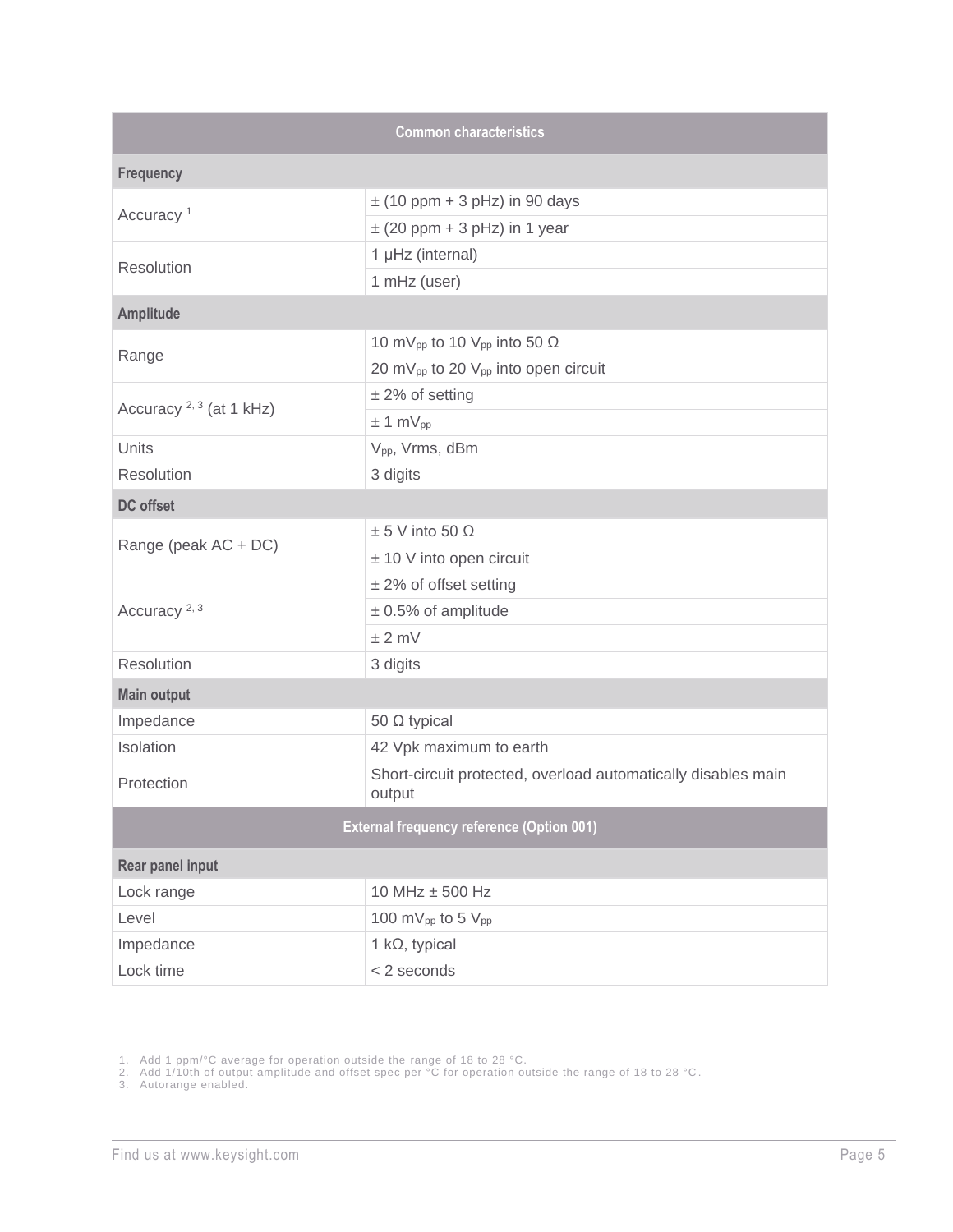| Rear panel output                           |                                                                         |
|---------------------------------------------|-------------------------------------------------------------------------|
| Frequency                                   | 10 MHz                                                                  |
| Level                                       | 632 $mV_{pp}$                                                           |
|                                             | (0 dBm), typical                                                        |
| Impedance                                   | 50 $\Omega$ , typical                                                   |
|                                             | AC coupled                                                              |
| <b>Phase offset</b>                         |                                                                         |
| Resolution                                  | +360 $^{\circ}$ to $-360^{\circ}$                                       |
| Resolution                                  | $0.001^{\circ}$                                                         |
| Accuracy                                    | $20$ ns                                                                 |
|                                             | <b>Modulation</b>                                                       |
| AM                                          |                                                                         |
| Carrier waveforms                           | Sine, Square                                                            |
| Source                                      | Internal/External                                                       |
| Internal modulation                         | Sine, Square, Ramp, Triangle, Noise, Arb <sup>1</sup> (2 mHz to 20 kHz) |
| Depth                                       | 0.0% to 120.0%                                                          |
| <b>FM</b>                                   |                                                                         |
| Carrier waveforms                           | Sine, Square                                                            |
| Source                                      | Internal/External                                                       |
| Internal modulation                         | Sine, Square, Ramp, Triangle, Noise, Arb <sup>1</sup> (2 mHz to 20 kHz) |
| Deviation                                   | DC to 5 MHz                                                             |
| <b>PWM</b>                                  |                                                                         |
| Carrier waveforms                           | Pulse                                                                   |
| Source                                      | Internal/External                                                       |
| Internal modulation                         | Sine, Square, Ramp, Triangle, Noise, Arb <sup>1</sup> (2 mHz to 20 kHz) |
| Deviation                                   | 0% to 100% of pulse width                                               |
| External modulation input (for AM, FM, PWM) |                                                                         |
| Voltage range                               | $± 5$ V full scale                                                      |
| Input impedance                             | $5 \text{ k}\Omega$ typical                                             |
| <b>Bandwidth</b>                            | DC to 20 kHz                                                            |

1. Only available if Option 002 is installed.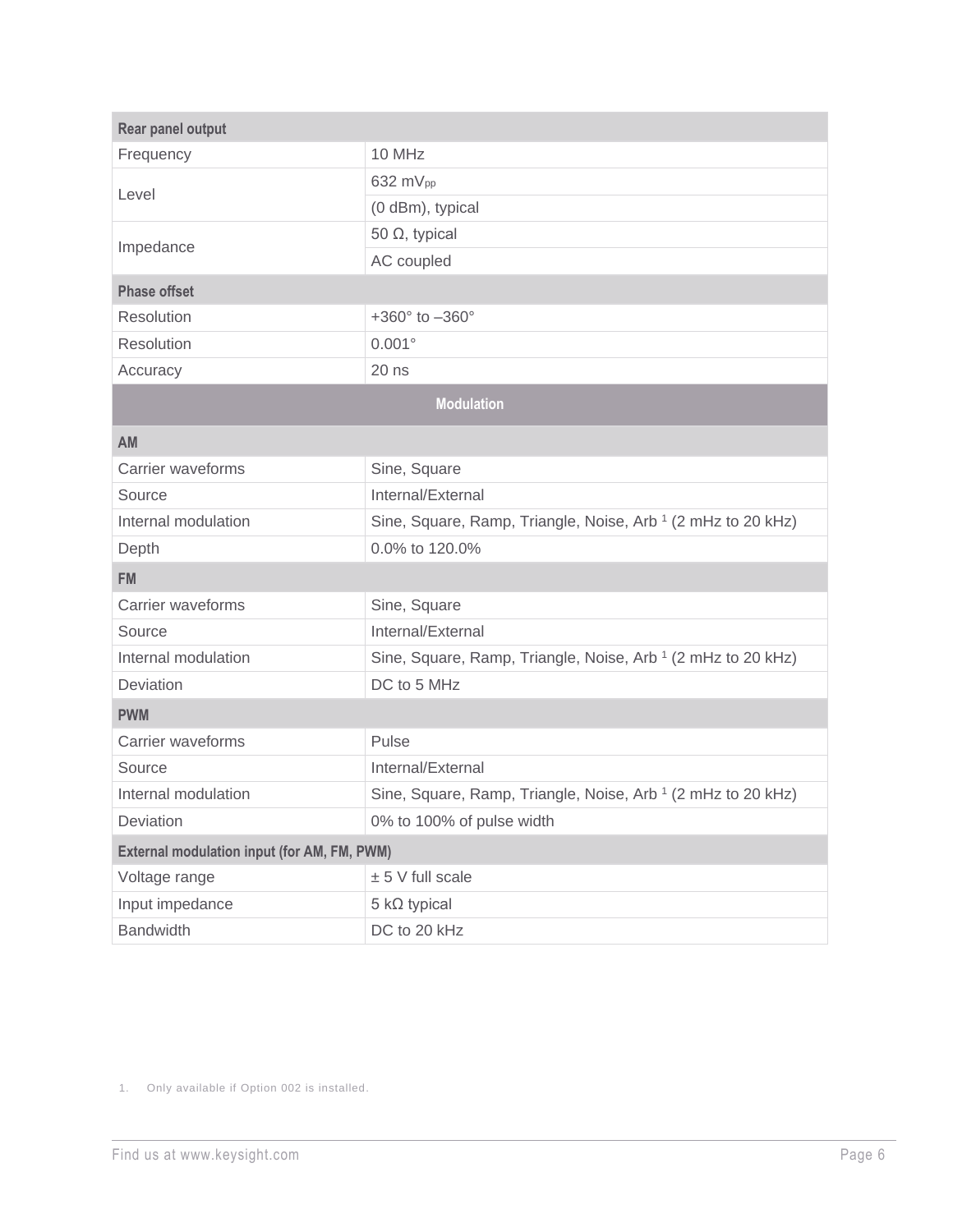| <b>Sweep</b>          |                                                      |
|-----------------------|------------------------------------------------------|
| Waveforms             | Sine, Square, Ramp                                   |
| <b>Type</b>           | Linear or Logarithmic                                |
| <b>Direction</b>      | Up or Down                                           |
| Sweep time            | 1 ms to 500 s                                        |
| Trigger source        | Single, External or Internal                         |
| Marker                | Falling edge of sync signal (programmable frequency) |
| Burst <sup>1</sup>    |                                                      |
| Waveforms             | Sine, Square, Ramp                                   |
| <b>Type</b>           | Counted (1 to 50,000 cycles), Infinite, Gated        |
| Start/stop phase      | $+360^{\circ}$ to $-360^{\circ}$                     |
| Internal period       | 1 $\mu$ s to 500 s                                   |
| Gate source           | External trigger                                     |
| Trigger source        | Single, External or Internal                         |
|                       |                                                      |
|                       | <b>Trigger characteristics</b>                       |
| <b>Trigger input</b>  |                                                      |
| Input level           | <b>TTL</b> compatible                                |
| Slope                 | Rising or Falling, selectable                        |
| Pulse width           | $> 100$ ns                                           |
| Input impedance       | $> 10 \text{ k}\Omega$ , DC coupled                  |
| Latency               | $< 500$ ns                                           |
| Jitter (rms)          | 6 ns (3.5 ns for pulse)                              |
| <b>Trigger output</b> |                                                      |
| Level                 | TTL compatible into $\geq 1$ k $\Omega$              |
| Pulse width           | $>400$ ns                                            |
| Output impedance      | 50 $\Omega$ typical                                  |
| Maximum rate          | 1 MHz                                                |

1. Sine and square waveforms above 3 MHz are allowed only with an "infinite" burst count.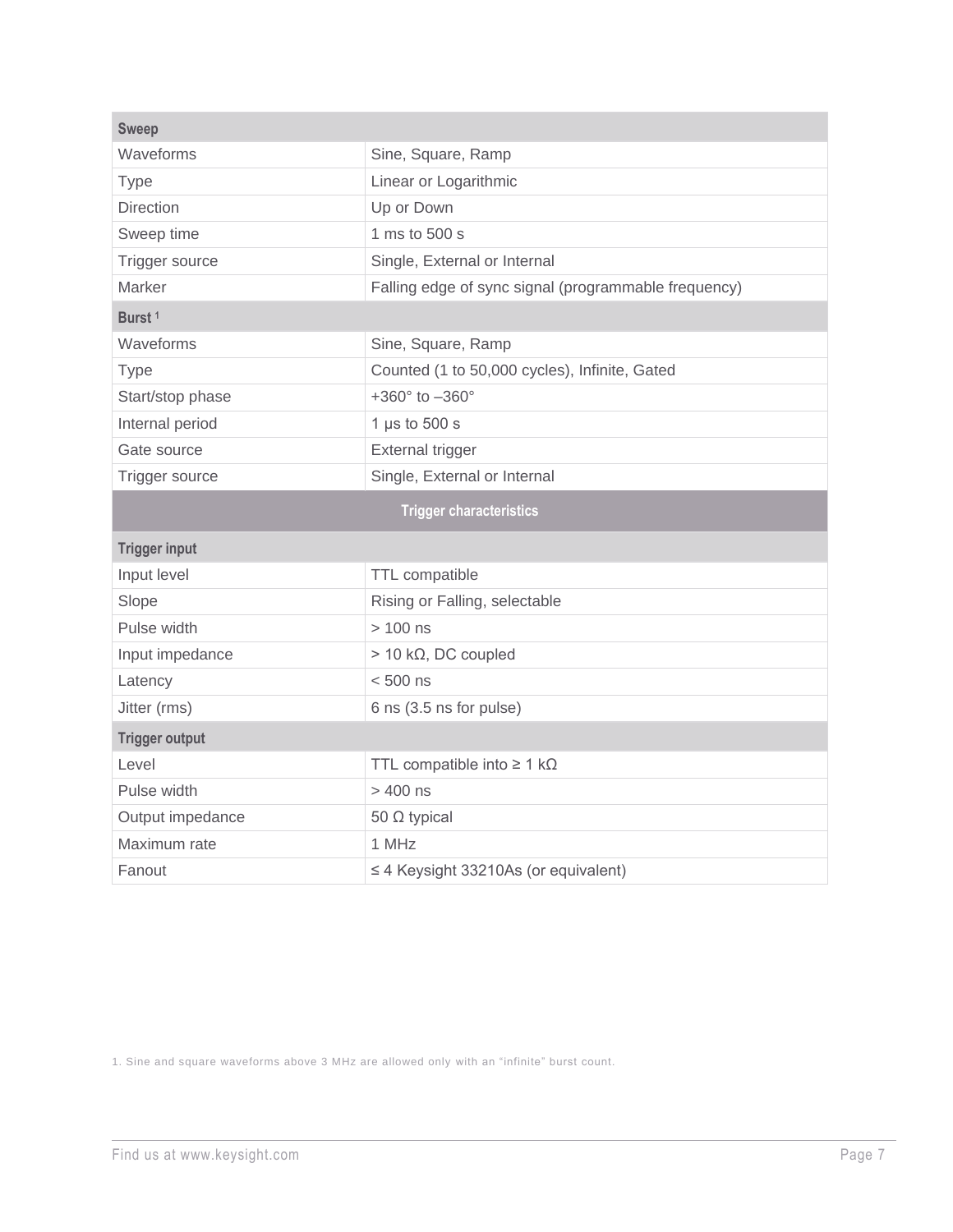| <b>Programming times (typical)</b> |                        |                  |                 |
|------------------------------------|------------------------|------------------|-----------------|
| Configuration times                | <b>USB</b>             | <b>LAN</b>       | <b>GPIB</b>     |
| Function change                    | 120 ms                 | $120$ ms         | $120$ ms        |
| Frequency change                   | 2 <sub>ms</sub>        | 3 <sub>ms</sub>  | 2 <sub>ms</sub> |
| Amplitude change                   | 30 ms                  | 30 ms            | 2 ms            |
| Select user arb                    | $130 \text{ ms}$       | $130$ ms         | 2 ms            |
|                                    | <b>Binary transfer</b> |                  |                 |
| Arb download times (Option 002)    | <b>USB</b>             | <b>LAN</b>       | <b>GPIB</b>     |
| 2 k points                         | 5 <sub>ms</sub>        | 9 ms             | $10 \text{ ms}$ |
| 4 k points                         | 8 ms                   | 15 <sub>ms</sub> | $20 \text{ ms}$ |
| 8 k points                         | $14 \text{ ms}$        | $27 \text{ ms}$  | 40 ms           |

| Cat II                                  |
|-----------------------------------------|
| 100 to 240 V @ 50/60 Hz (-5%, +10%)     |
| 100 to 120 V @ 400 Hz (± 10%)           |
| 50 VA max                               |
| <b>IEC 61010</b>                        |
| Pollution Degree 2                      |
| Indoor Location                         |
| 0 to 55 $\degree$ C                     |
| 5% to 80% RH, non-condensing            |
| Up to 3000 meters                       |
| $-30$ to 70 °C                          |
| Power off state automatically saved     |
| Four user-configurable stored states    |
| LAN LXI-C Ethernet 10/100 USB 2.0, GPIB |
| SCPI-1993, IEEE-488.2                   |
|                                         |
| 261.1 mm x 103.8 mm x 303.2 mm          |
| 212.88 mm x 88.3 mm x 272.3 mm          |
| 3.4 kg (7.5 lbs)                        |
| UL-1244, CSA 1010EN61010                |
| MIL-461C, EN55011, EN50082-1            |
| MIL-T-28800, Type III, Class 5          |
| 30 dBa                                  |
| 1 hour                                  |
|                                         |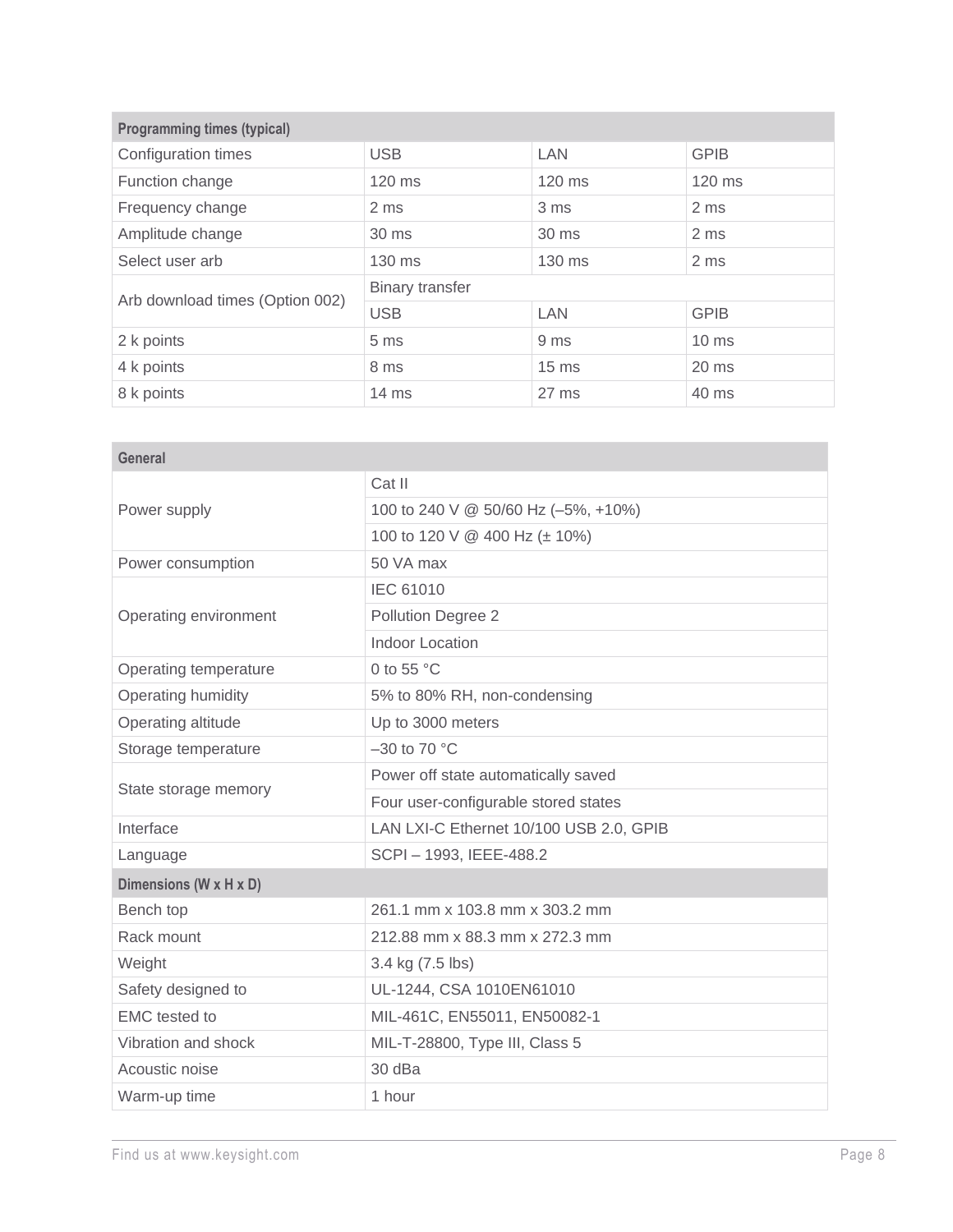# Ordering Information

## Keysight 33210A

10 MHz function/arbitrarywaveform generator.

## Accessories included

Operating manual, service manual, quick reference guide, IntuiLink waveform editor software, test data, USB cable, and power cord (see language option).

#### **Options**

| <b>Option</b> | <b>Description</b>                    |
|---------------|---------------------------------------|
| Opt. 001      | External timebase reference           |
| Opt. 002      | 8K-point arbitrary waveform generator |
| Opt. A6J      | ANSI Z540 calibration                 |
| Opt. AB0      | Taiwan: Chinese manual                |
| Opt. AB1      | Korea: Korean manual                  |
| Opt. AB2      | China: Chinese manual                 |
| Opt. ABA      | English: English manual               |
| Opt. ABD      | Germany: German manual                |
| Opt. ABF      | France: French manual                 |
| Opt. ABJ      | Japan: Japanese manual                |
| Opt. PLG      | Continental European power cord       |

W